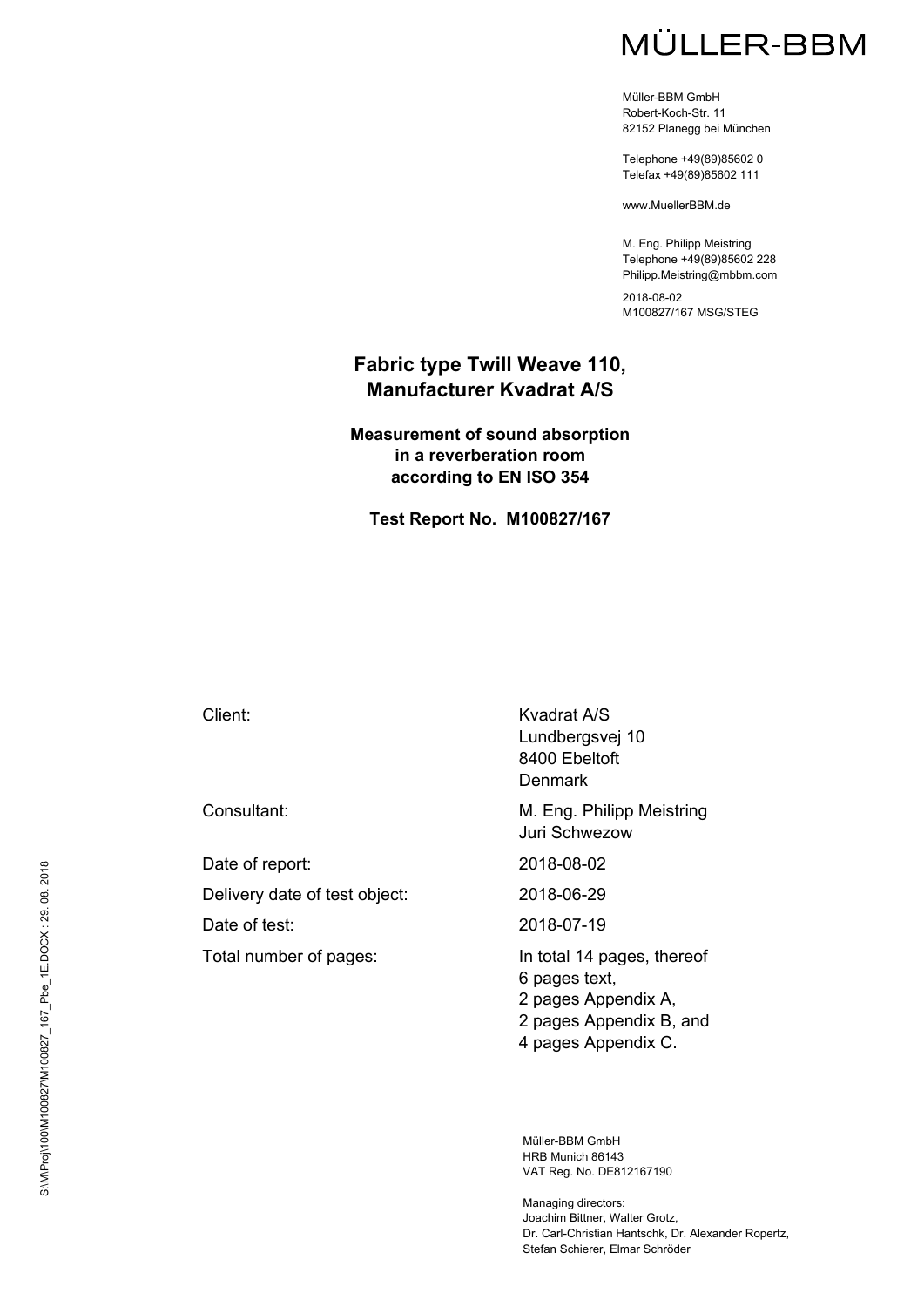# **Table of contents**

| $\mathbf 1$             | <b>Task</b>                          | 3 |
|-------------------------|--------------------------------------|---|
| $\overline{2}$          | <b>Basis</b>                         | 3 |
| 3                       | <b>Test object and test assembly</b> | 3 |
| $\overline{\mathbf{4}}$ | <b>Execution of the measurements</b> | Δ |
| 5                       | <b>Evaluation</b>                    | 5 |
| 6                       | <b>Measurement results</b>           | 5 |
| 7                       | <b>Remarks</b>                       | 6 |
|                         |                                      |   |

| Appendix A: | <b>Test certificates</b>                                        |
|-------------|-----------------------------------------------------------------|
| Appendix B: | Photographs                                                     |
| Appendix C: | Description of test method,<br>test facility and test equipment |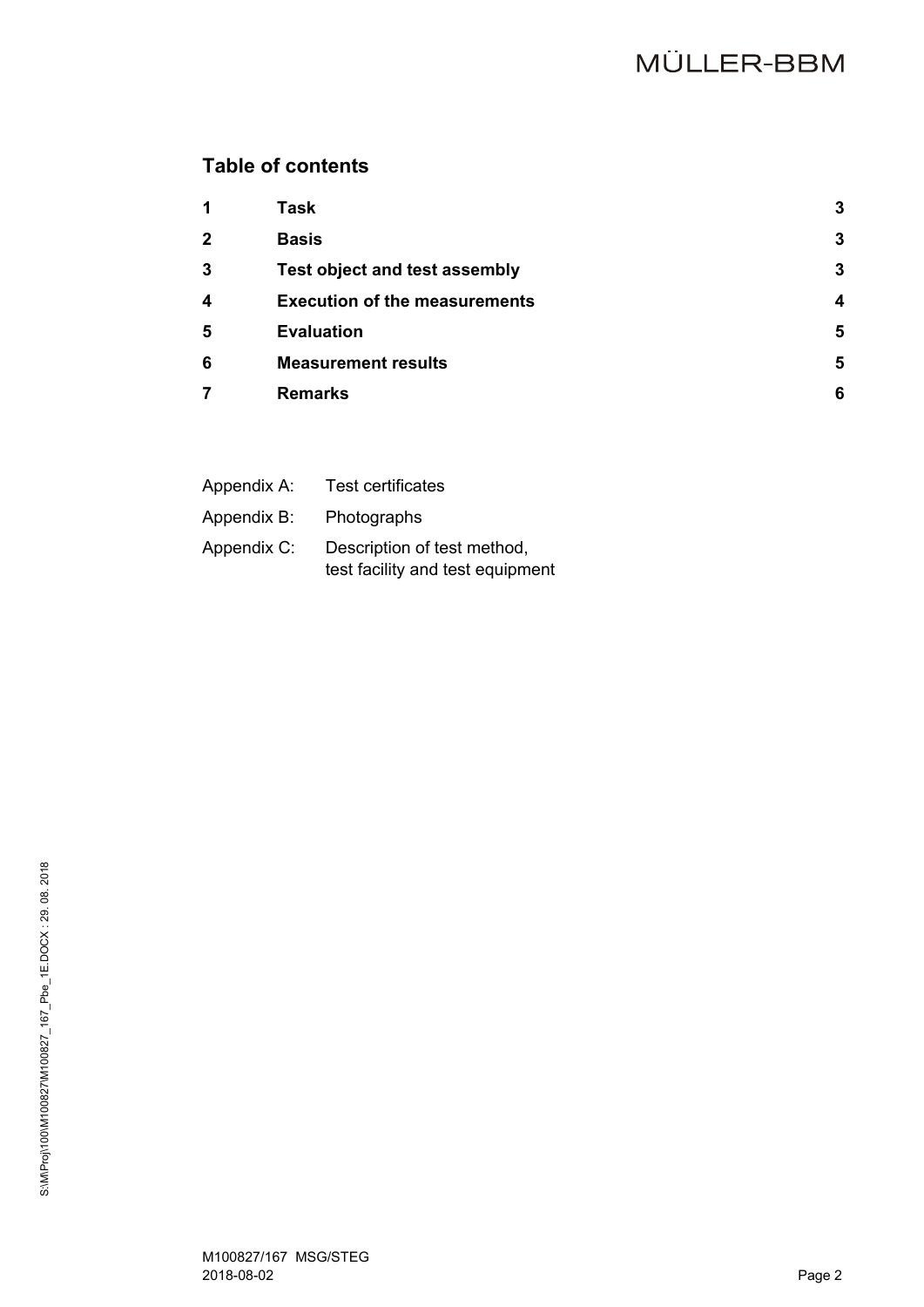# **1 Task**

On behalf of the company Kvadrat A/S, 8400 Ebeltoft, Denmark, the sound absorption of the fabric type Twill Weave 110 had to be measured according to EN ISO 354 [1] in the reverberation room. The fabric was tested in a flat and a folded arrangement with a distance of 100 mm to the reflective wall.

The results are to be evaluated according to EN ISO 11654 [2] and ASTM C 423-17 [4].

# **2 Basis**

This test report is based on the following documents:

- [1] EN ISO 354: Acoustics Measurement of sound absorption in a reverberation room. 2003-05
- [2] EN ISO 11654: Acoustics Sound absorbers for use in buildings Rating of sound absorption. 1997-04
- [3] ISO 9613-1: Acoustics; Attenuation of sound during propagation outdoors; part 1: calculation of the absorption of sound by the atmosphere. June 1993
- [4] ASTM C 423-17: Standard Test Method for Sound Absorption and Sound Absorption Coefficients by the Reverberation Room Method. Revision: 17. 2017-02
- [5] EN 29053: Acoustics Materials for acoustical applications Determination of airflow resistance. 1993

# **3 Test object and test assembly**

### **3.1 Test object**

The tested material is described by the manufacturer as follows:

- manufacturer Kvadrat A/S
- type Twill Weave 110
- material 90 % new wool, worsted / 10 % nylon

The testing laboratory has measured as follows:

| - area specific mass:                       | $m'' = 681$ g/m <sup>2</sup> |
|---------------------------------------------|------------------------------|
| - thickness:                                | $t = 1.52$ mm                |
| - air flow resistance acc. to EN 29053 [5]: | $R_s$ = 1430 Pa s/m          |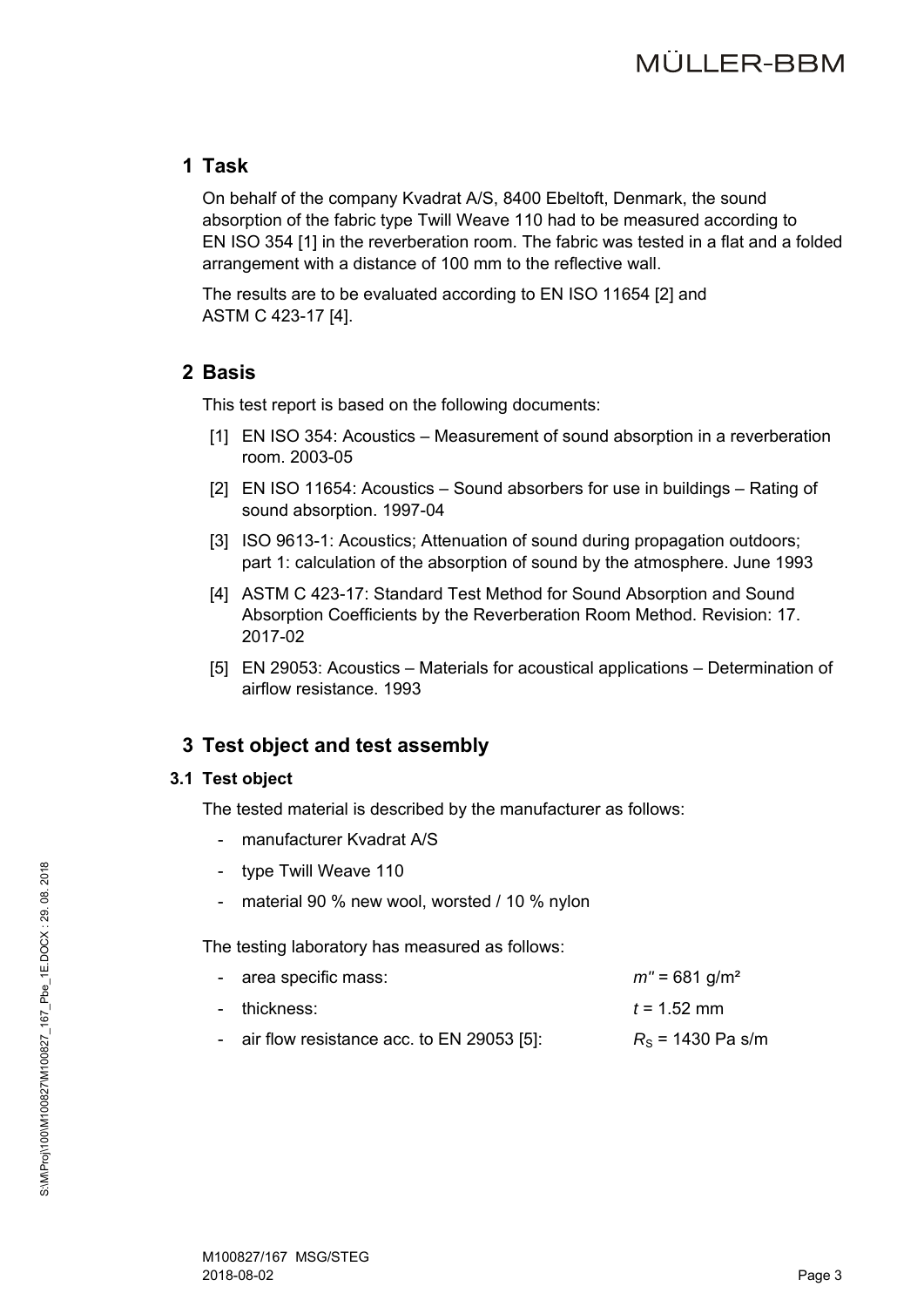### **3.2 Test assembly**

The installation of the test objects was carried out by employees of the test laboratory at the reverberation room of Müller-BBM. The test object was installed in a flat and a folded arrangement with a distance to the reflective wall of 100 mm.

The mounting details for the tested arrangements are as follows:

- clear distance to the wall 100 mm, construction without enclosing frame
- fixed directly underneath the ceiling, suspended from a metal rail, height 50 mm
- a) flat arrangement
	- mounting type G-100 according to EN ISO 354 [1] section 6.2.1 and appendix B.5 of EN ISO 354 [1]
	- arranged in three webs: two webs 1.42 m x 3.00 m and one web 0.7 m x 3.00 m approx. 20 mm overlap at curtain splices
	- total dimensions of the test surface (starting at the lower border of the metal rail): width x height =  $3.50$  m x  $2.95$  m
	- total test surface  $S = 10.33$  m<sup>2</sup>
- b) folded arrangement
	- 100 % fabric addition
	- arranged in five curtain webs: each 1.42 m x 3.00 m approx. 20 mm overlap at curtain splices
	- total dimensions of the test surface (starting at the lower border of the metal rail): width x height =  $3.51$  m x 2.95 m
	- total test surface  $S = 10.36$  m<sup>2</sup>

The photographs in Appendix B show details of the test arrangements.

## **4 Execution of the measurements**

The measurements were executed and evaluated according to EN ISO 354 [1].

The test procedure, the test facility and the test equipment used for the measurements are described in Appendix C.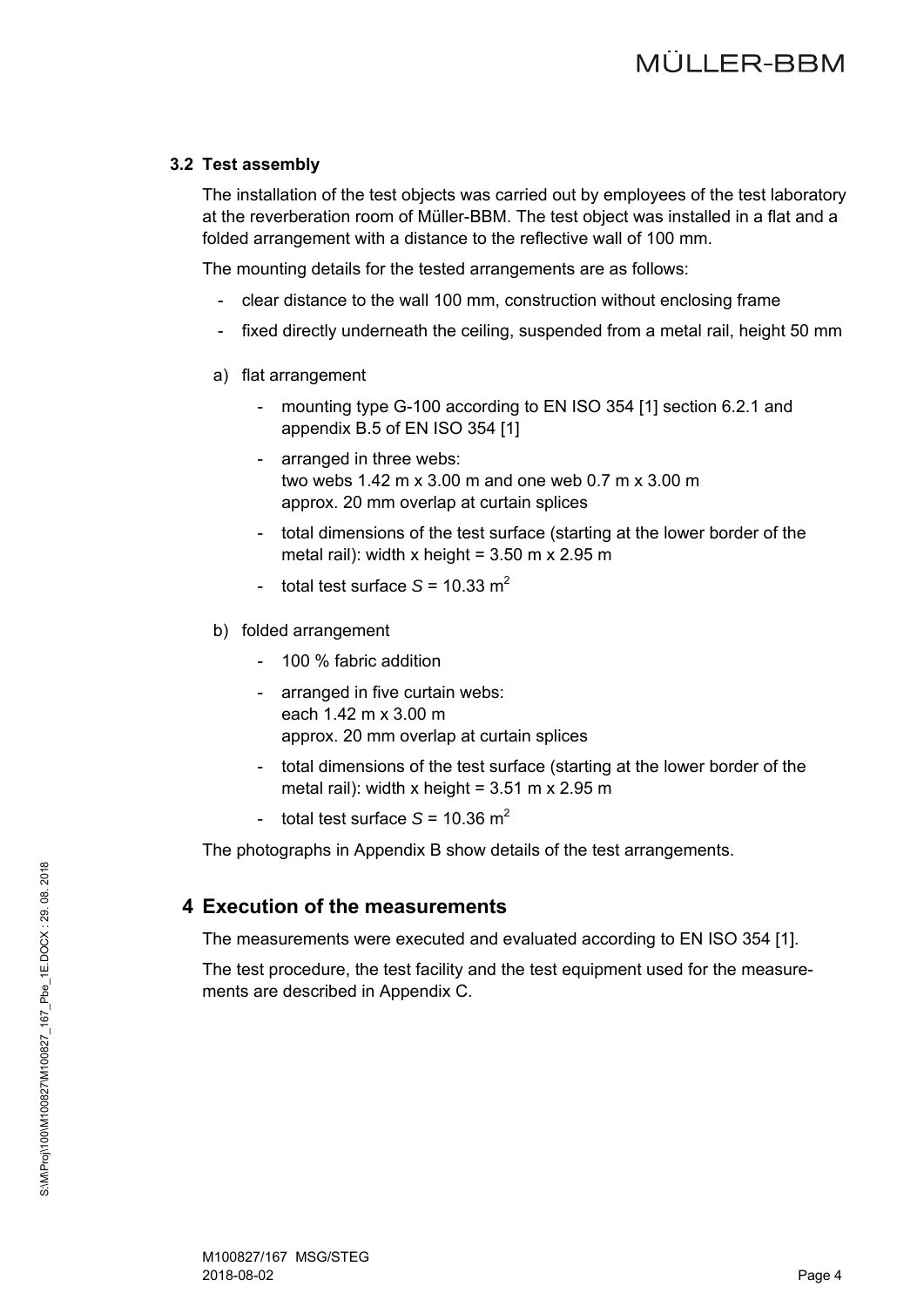# **5 Evaluation**

The sound absorption coefficient  $\alpha_s$  was determined in one-third octave bands between 100 Hz and 5000 Hz according to EN ISO 354 [1].

In addition to the sound absorption coefficients the following characteristic values were determined according to EN ISO 11654 [2]:

- Practical sound absorption coefficient  $\alpha_{p}$  in octave bands
- Weighted sound absorption coefficient  $\alpha_w$  as single value

The weighted sound absorption coefficient  $a<sub>w</sub>$  is determined from the practical sound absorption coefficients  $\alpha_p$  in the octave bands of 250 Hz to 4000 Hz.

According to ASTM C 423-17 [4] the following characteristic values were determined:

Noise reduction coefficient *NRC* as single value

Arithmetical mean value of the sound absorption coefficients in the four onethird octave bands 250 Hz, 500 Hz, 1000 Hz and 2000 Hz; mean value rounded to 0.05.

- Sound absorption average *SAA* as single value

Arithmetical mean value of the sound absorption coefficients in the twelve onethird octave bands between 250 Hz and 2500 Hz; mean value rounded to 0.01.

## **6 Measurement results**

The sound absorption coefficients  $\alpha_{\rm s}$  in one-third octave bands, the practical sound absorption coefficients αp in octave bands and the single values αw, *NRC* and *SAA* are indicated in the test certificates in Appendix A.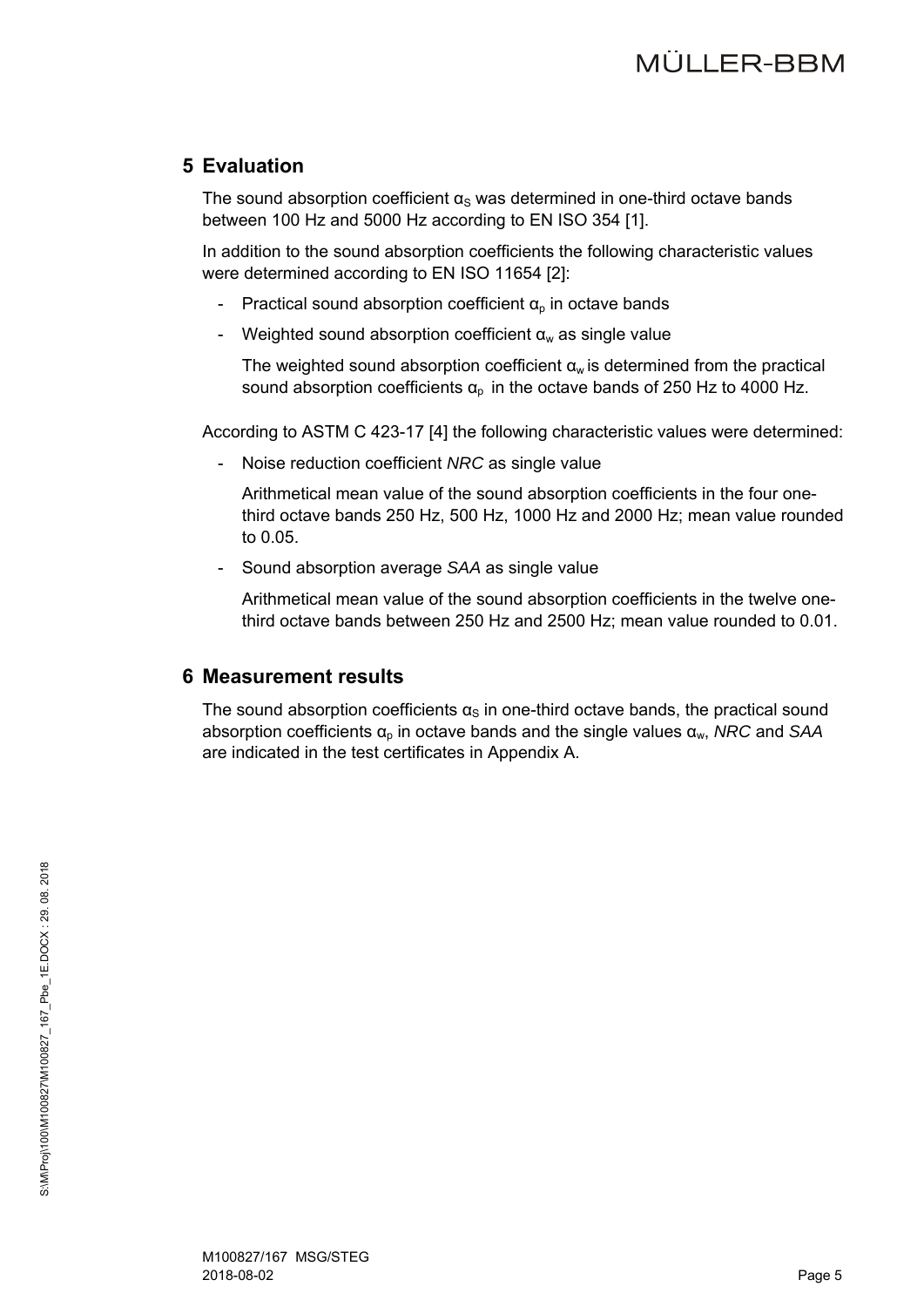# **7 Remarks**

The test results exclusively relate to the investigated objects and conditions described.

R. Mitro

M. Eng. Philipp Meistring<br>
(Project Manager) (Project Manager) (Project Manager)

Schweron

This test report may only be published, shown or copied as a whole, including its appendices. The publishing of excerpts is only possible with prior consent of Müller-BBM.



Durch die DAkkS Deutsche Akkreditierungsstelle GmbH<br>nach DIN EN ISO/IEC 17025 akkreditiertes Prüflaboratorium. Die Akkreditierung gilt für die in der Urkunde aufgeführten Prüfverfahren.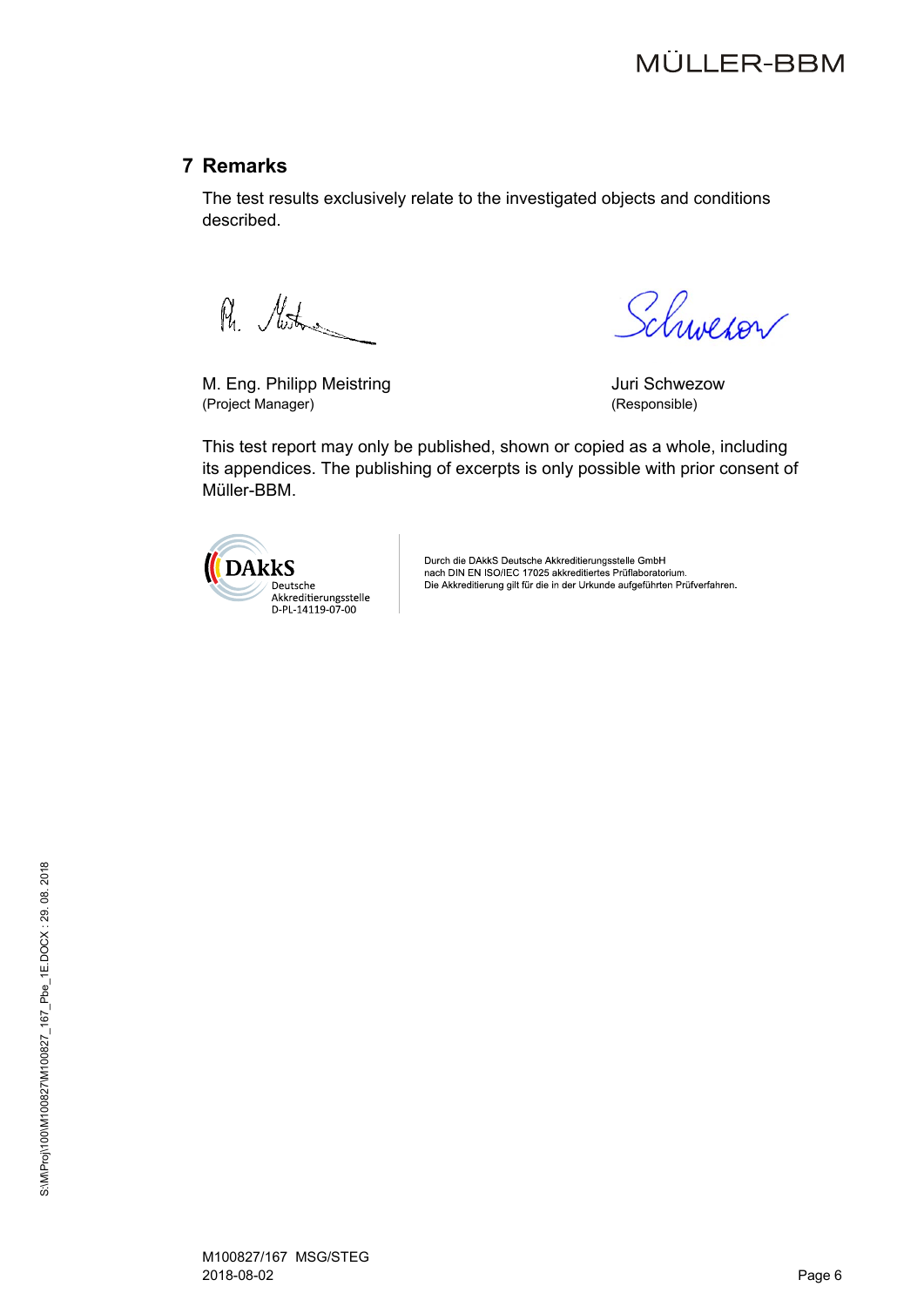# Sound absorption coefficient ISO 354 Measurement of sound absorption in reverberation rooms

**Client:** Kvadrat A/S DK-8400 Ebeltoft

**Test specimen:** Curtain fabric Twill Weave 110 Flat arrangement, 100 mm distance to reflective wall

#### **Material details**

- curtain Twill Weave 110
- material 90 % new wool, worsted / 10 % nylon
- area specific mass  $m'' = 681$  g/m<sup>2</sup>
- airflow resistance  $R<sub>S</sub>$  = 1430 Pa s/m
- $\bullet$  thickness  $t = 1.52$  mm

#### **Test arrangement**

- $\bullet$  test set-up made of three webs, two webs 1.42 m x 3.00 m and one web 0.7 m x 3.00 m, 20 mm overlap at curtain splices
- hanging on a metal rail at the ceiling of the reverberation room in front of a reflective wall, 100 mm clear distance to the wall, arranged without enclosing frame
- $\bullet$  total dimensions of the test surface: width x height = 3.50 m x 2.95 m

Date of test: 2018-07-19 Size: 10.33 m² Volume: 199.60 m<sup>3</sup> Room: E

| Frequency |         | $\alpha_{\rm S}$<br>1/3 octave | $\alpha_{\rm p}$<br>octave |
|-----------|---------|--------------------------------|----------------------------|
| [Hz]      |         |                                |                            |
| 100       | $\circ$ | 0.01                           |                            |
| 125       | $\circ$ | 0.07                           | 0.05                       |
| 160       |         | 0.14                           |                            |
| 200       |         | 0.20                           |                            |
| 250       |         | 0.44                           | 0.40                       |
| 315       |         | 0.60                           |                            |
| 400       |         | 0.74                           |                            |
| 500       |         | 0.83                           | 0.80                       |
| 630       |         | 0.82                           |                            |
| 800       |         | 0.86                           |                            |
| 1000      |         | 0.83                           | 0.80                       |
| 1250      |         | 0.75                           |                            |
| 1600      |         | 0.69                           |                            |
| 2000      |         | 0.72                           | 0.70                       |
| 2500      |         | 0.74                           |                            |
| 3150      |         | 0.69                           |                            |
| 4000      |         | 0.71                           | 0.70                       |
| 5000      |         | 0.73                           |                            |

|                  |      | $\theta$ [°C]   r. h. [%]   B [kPa] |      |
|------------------|------|-------------------------------------|------|
| without specimen | 23.8 | 44.0                                | 95.3 |
| with specimen    | 240  | 46.1                                | 95.3 |



Rating according to ISO 11654: **Weighted sound absorption coefficient**  $\alpha_w = 0.70$ Sound absorption class: C

Bau4(v1,11,60,0) - R:\BAU\Pruefst\Bau4Data\100\100827\2018-07-19\100827\_2018-07-19\_2.mb4: 02.08.2018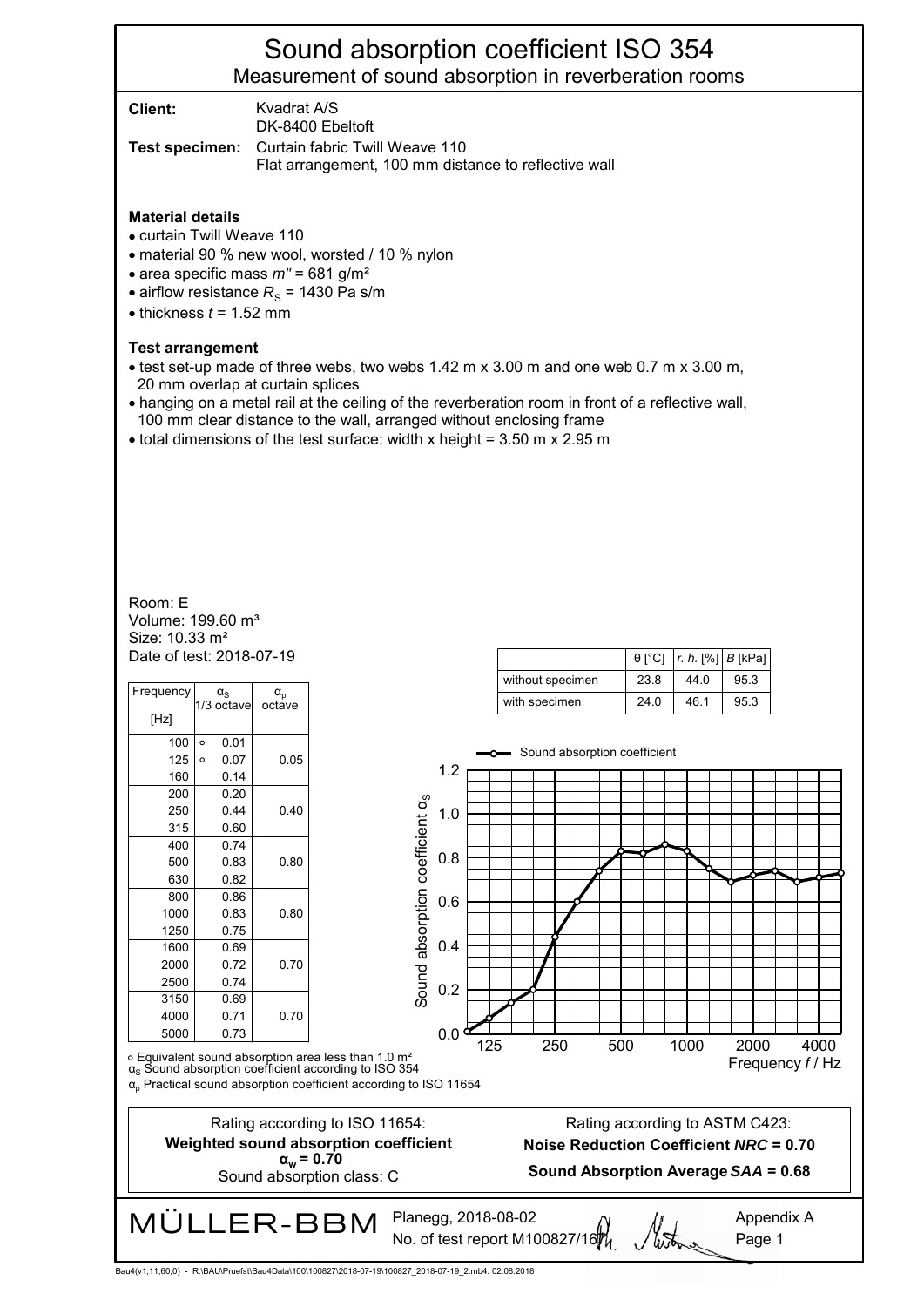# Sound absorption coefficient ISO 354 Measurement of sound absorption in reverberation rooms

**Client:** Kvadrat A/S

DK-8400 Ebeltoft

**Test specimen:** Curtain fabric Twill Weave 110 Folded arrangement (100 % fabric addition), 100 mm distance to reflective wall

#### **Material details**

- curtain Twill Weave 110
- material 90 % new wool, worsted / 10 % nylon
- area specific mass  $m'' = 681$  g/m<sup>2</sup>
- airflow resistance  $R<sub>S</sub>$  = 1430 Pa s/m
- $\bullet$  thickness  $t = 1.52$  mm

#### **Test arrangement**

- test set-up made of five webs, each 1.42 m x 3.00 m, folded with 100 % fabric addition, 20 mm overlap at curtain splices
- hanging on a metal rail at the ceiling of the reverberation room in front of a reflective wall, 100 mm clear distance to the wall, arranged without enclosing frame
- $\bullet$  total dimensions of the test surface: width x height = 3.51 m x 2.95 m

Date of test: 2018-07-19 Size: 10.35 m² Volume: 199.60 m<sup>3</sup> Room: E

| Frequency  | $\alpha_{\rm S}$        | $\alpha_{\rm p}$ |                                                                                                                                                                                                                              |     |     |               |     | without specimen |     | 23.8                                                                     | 44.0 | 95.3 |        |                        |  |
|------------|-------------------------|------------------|------------------------------------------------------------------------------------------------------------------------------------------------------------------------------------------------------------------------------|-----|-----|---------------|-----|------------------|-----|--------------------------------------------------------------------------|------|------|--------|------------------------|--|
| [Hz]       | 1/3 octave              | octave           |                                                                                                                                                                                                                              |     |     | with specimen |     |                  |     | 24.0                                                                     | 45.8 | 95.3 |        |                        |  |
| 100<br>125 | $\circ$<br>0.06<br>0.13 | 0.15             |                                                                                                                                                                                                                              |     |     |               |     |                  |     | -O-Sound absorption coefficient                                          |      |      |        |                        |  |
| 160        | 0.27                    |                  |                                                                                                                                                                                                                              | 1.2 |     |               |     |                  |     |                                                                          |      |      |        |                        |  |
| 200        | 0.45                    |                  |                                                                                                                                                                                                                              |     |     |               |     |                  |     |                                                                          |      |      |        |                        |  |
| 250        | 0.71                    | 0.70             |                                                                                                                                                                                                                              | 1.0 |     |               |     |                  |     |                                                                          |      |      |        |                        |  |
| 315        | 0.94                    |                  |                                                                                                                                                                                                                              |     |     |               |     |                  |     |                                                                          |      |      |        |                        |  |
| 400        | 1.00                    |                  |                                                                                                                                                                                                                              |     |     |               |     |                  |     |                                                                          |      |      |        |                        |  |
| 500        | 1.05                    | 1.00             |                                                                                                                                                                                                                              | 0.8 |     |               |     |                  |     |                                                                          |      |      |        |                        |  |
| 630        | 1.08                    |                  | Sound absorption coefficient as                                                                                                                                                                                              |     |     |               |     |                  |     |                                                                          |      |      |        |                        |  |
| 800        | 1.06                    |                  |                                                                                                                                                                                                                              | 0.6 |     |               |     |                  |     |                                                                          |      |      |        |                        |  |
| 1000       | 0.97                    | 1.00             |                                                                                                                                                                                                                              |     |     |               |     |                  |     |                                                                          |      |      |        |                        |  |
| 1250       | 1.01                    |                  |                                                                                                                                                                                                                              |     |     |               |     |                  |     |                                                                          |      |      |        |                        |  |
| 1600       | 1.01                    |                  |                                                                                                                                                                                                                              | 0.4 |     |               |     |                  |     |                                                                          |      |      |        |                        |  |
| 2000       | 0.99                    | 1.00             |                                                                                                                                                                                                                              |     |     |               |     |                  |     |                                                                          |      |      |        |                        |  |
| 2500       | 0.98                    |                  |                                                                                                                                                                                                                              |     |     |               |     |                  |     |                                                                          |      |      |        |                        |  |
| 3150       | 0.97                    |                  |                                                                                                                                                                                                                              | 0.2 |     |               |     |                  |     |                                                                          |      |      |        |                        |  |
| 4000       | 0.98                    | 0.95             |                                                                                                                                                                                                                              |     |     |               |     |                  |     |                                                                          |      |      |        |                        |  |
| 5000       | 0.97                    |                  |                                                                                                                                                                                                                              | 0.0 |     |               |     |                  |     |                                                                          |      |      |        |                        |  |
|            |                         |                  | $\circ$ Equivalent sound absorption area less than 1.0 m <sup>2</sup><br>$\alpha_s$ Sound absorption coefficient according to ISO 354<br>$\alpha$ <sub>p</sub> Practical sound absorption coefficient according to ISO 11654 |     | 125 |               | 250 |                  | 500 |                                                                          | 1000 |      | 2000   | 4000<br>Frequency f/Hz |  |
|            |                         |                  | Rating according to ISO 11654:<br>Weighted sound absorption coefficient                                                                                                                                                      |     |     |               |     |                  |     | Rating according to ASTM C423:<br>Noise Reduction Coefficient NRC = 0.95 |      |      |        |                        |  |
|            |                         |                  | $\alpha_w = 1.00$<br>Sound absorption class: A                                                                                                                                                                               |     |     |               |     |                  |     | Sound Absorption Average SAA = 0.94                                      |      |      |        |                        |  |
|            |                         |                  | Planegg, 2018-08-02<br>MÜLLER-BBM<br>No. of test report M100827/16                                                                                                                                                           |     |     |               |     |                  |     |                                                                          |      |      | Page 2 | Appendix A             |  |

θ [°C] *r. h.* [%] *B* [kPa]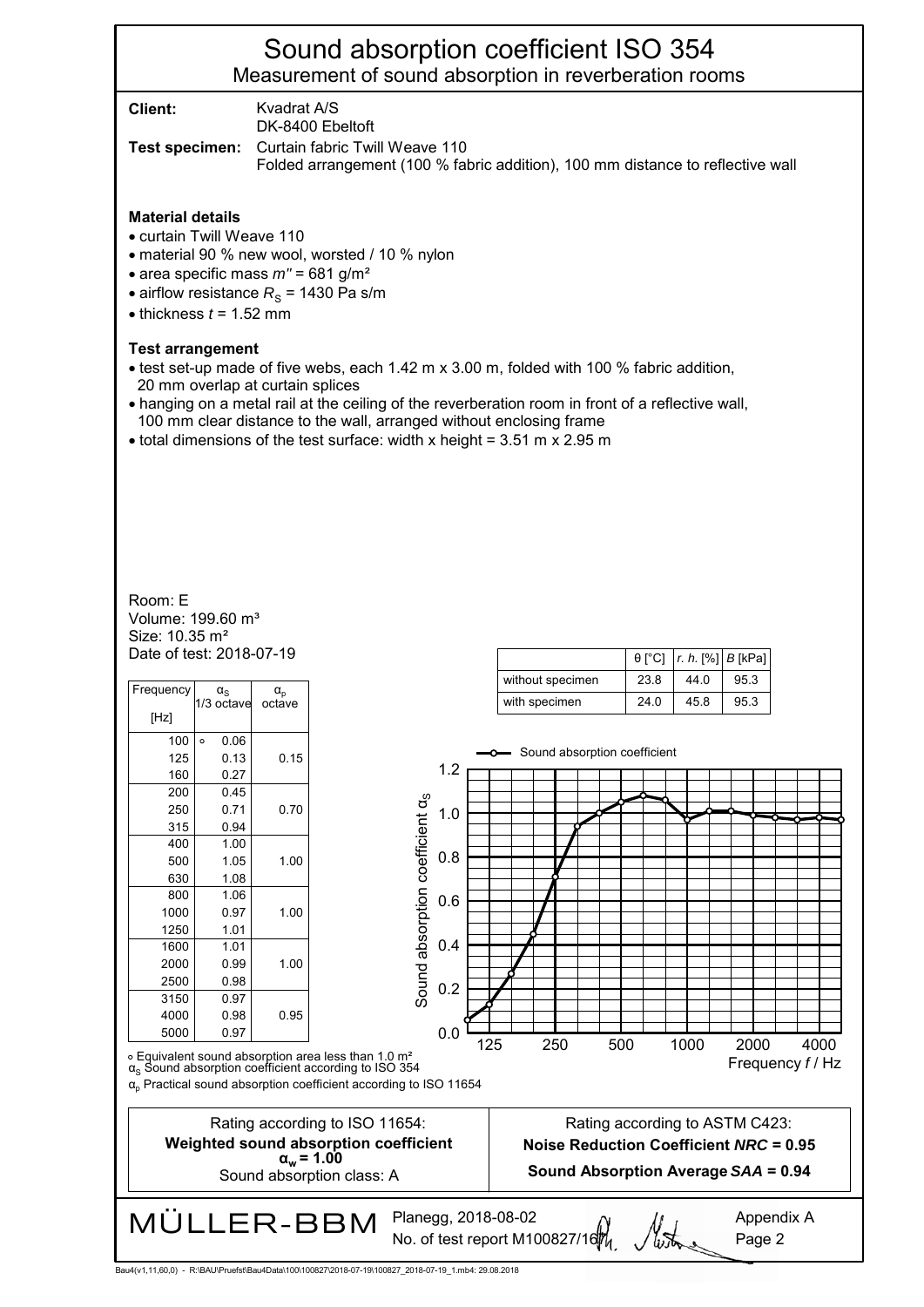

# **Fabric Type Twill Weave 110, Manufacturer Kvadrat A/S**

Figure B.1. Flat arrangement: test object mounted in the reverberation room, frontal view.



Figure B.2. Flat arrangement: test object mounted in the reverberation room, diagonal view.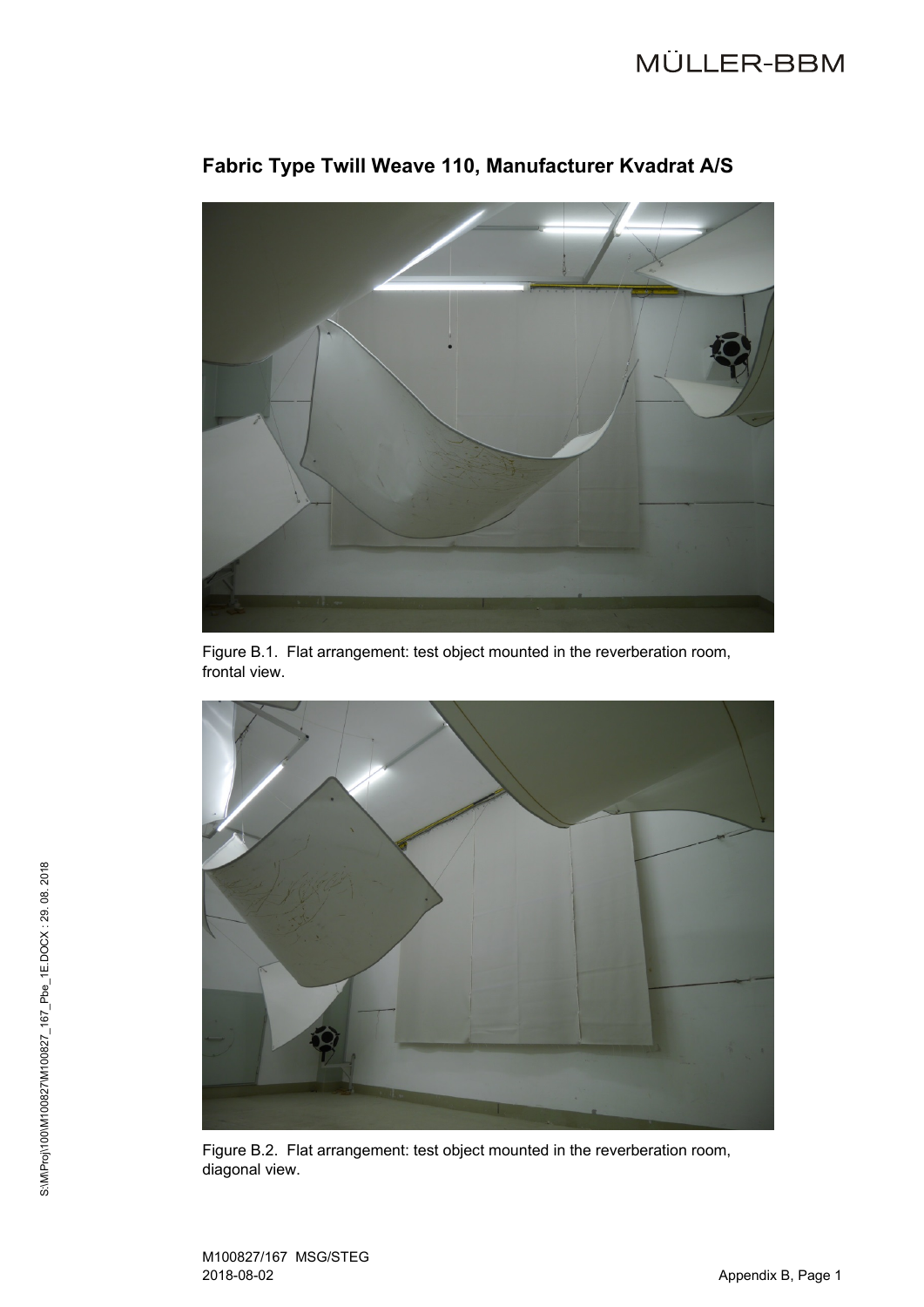

# **Fabric Type Twill Weave 110, Manufacturer Kvadrat A/S**

Figure B.3. Folded arrangement: test object mounted in the reverberation room, frontal view.



Figure B.4. Folded arrangement: test object mounted in the reverberation room, diagonal view.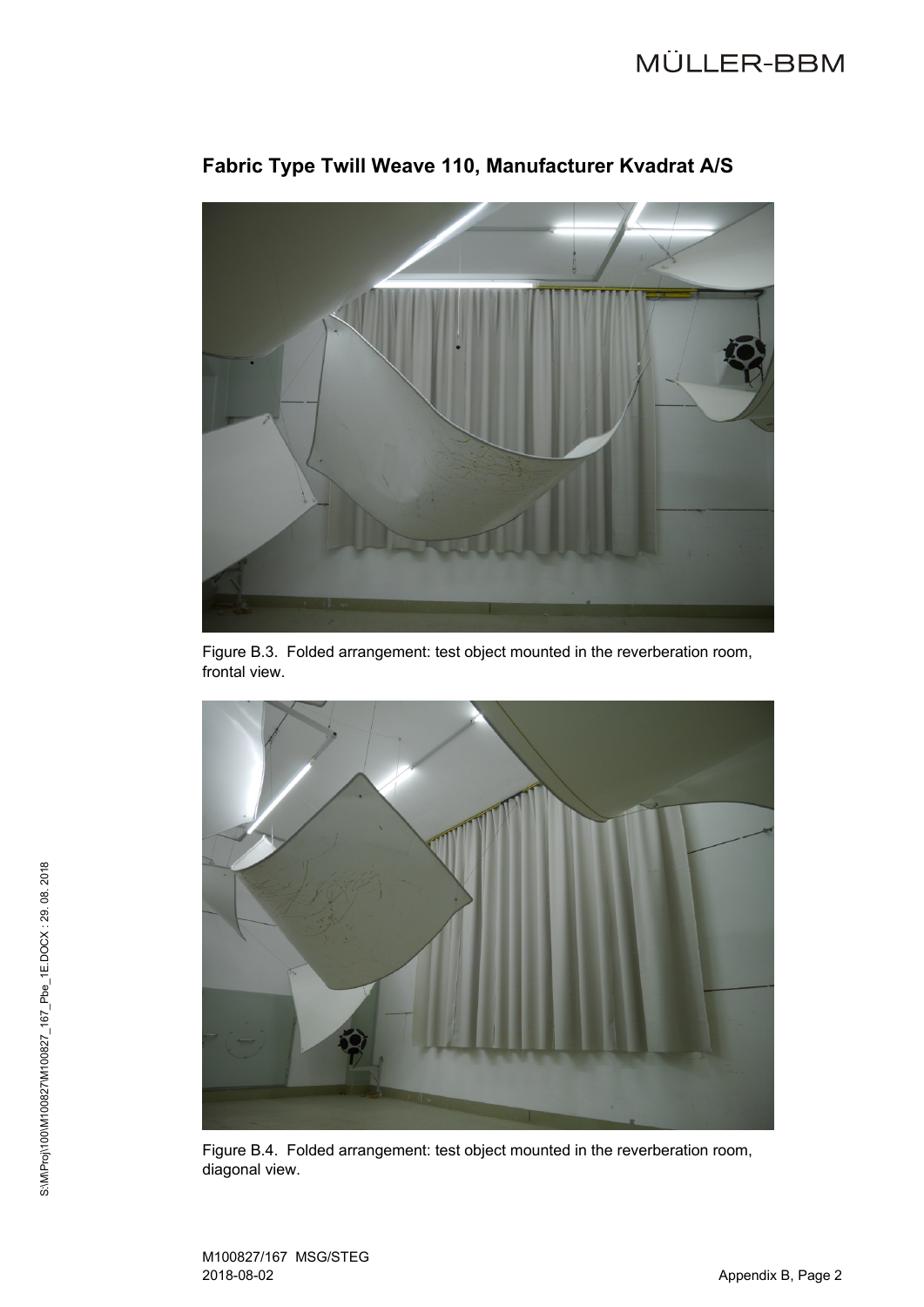# **Description of the test procedure for the determination of the sound absorption in a reverberation room**

### **1 Measurand**

The sound absorption coefficient  $\alpha$  of the test object was determined. For this purpose the mean value of the reverberation time in the reverberation room with and without the test object was measured. The sound absorption coefficient was calculated using the following equation:

$$
\alpha_{S} = \frac{A_{T}}{S}
$$
  
A<sub>T</sub> = 55.3 V  $\left(\frac{1}{c_{2}T_{2}} - \frac{1}{c_{1}T_{1}}\right)$  – 4 V  $(m_{2} - m_{1})$ 

With:

- $\alpha_s$  sound absorption coefficient
- $A<sub>T</sub>$  equivalent sound absorption area of the test object in  $m<sup>2</sup>$
- *S* area covered by the test object in m<sup>2</sup>
- *V* volume of the reverberation room in  $m<sup>3</sup>$
- *c*<sup>1</sup> propagation speed of sound in air in the reverberation room without test object in m/s
- *c*<sup>2</sup> propagation speed of sound in air in the reverberation room with test object in m/s
- $T_1$  reverberation time in the reverberation room without test object in s
- $T_2$  reverberation time in the reverberation room with test object in s
- $m_1$  power attenuation coefficient in the reverberation room without test object in  $m^{-1}$
- $m<sub>2</sub>$  power attenuation coefficient in the reverberation room with test object in m<sup>-1</sup>

The different dissipation during the sound propagation in the air was taken into account according to paragraph 8.1.2 of EN ISO 354 [1]. The calculation of the power attenuation coefficients was effected according to ISO 9613-1 [3]. The climatic conditions during the measurements are indicated in the test certificates.

Information on the repeatability and reproducibility of the test procedure are given in EN ISO 354 [1].

# **2 Test procedure**

### **2.1 Description of the reverberation room**

The reverberation room complies with the requirements according to EN ISO 354 [1]. The reverberation room has a volume of  $V = 199.6$  m<sup>3</sup> and a surface of  $S = 216$  m<sup>2</sup>.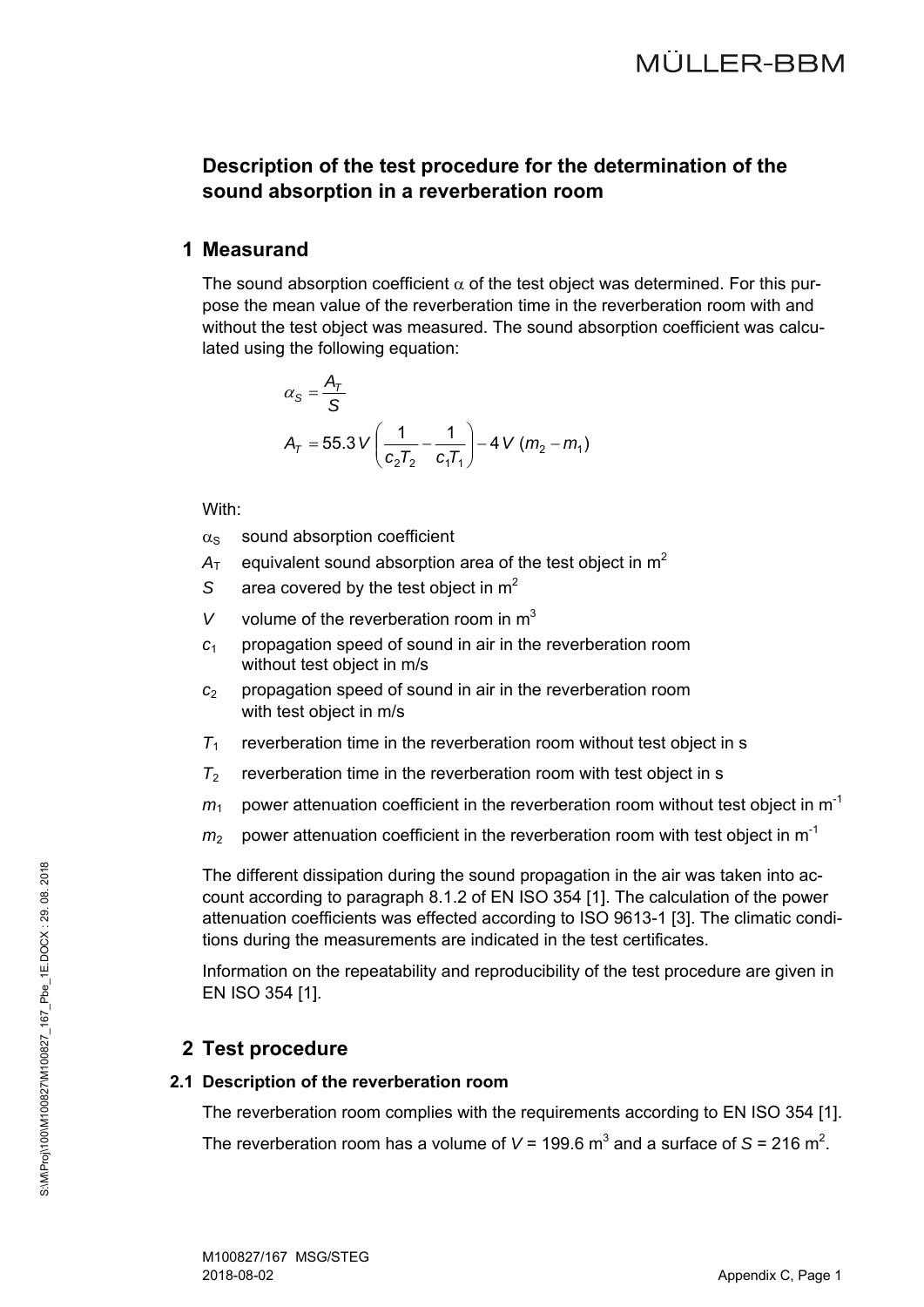Six omni-directional microphones and four loudspeakers were installed in the reverberation room.

In order to improve the diffusivity, six composite sheet metal boards dimensioned 1.2 m x 2.4 m and six composite sheet metal boards dimensioned 1.2 m x 1.2 m were suspended curved and irregularly.

Figure C.1 shows the drawings of the reverberation room.



Figure C.1. Plan view and sections of the reverberation room.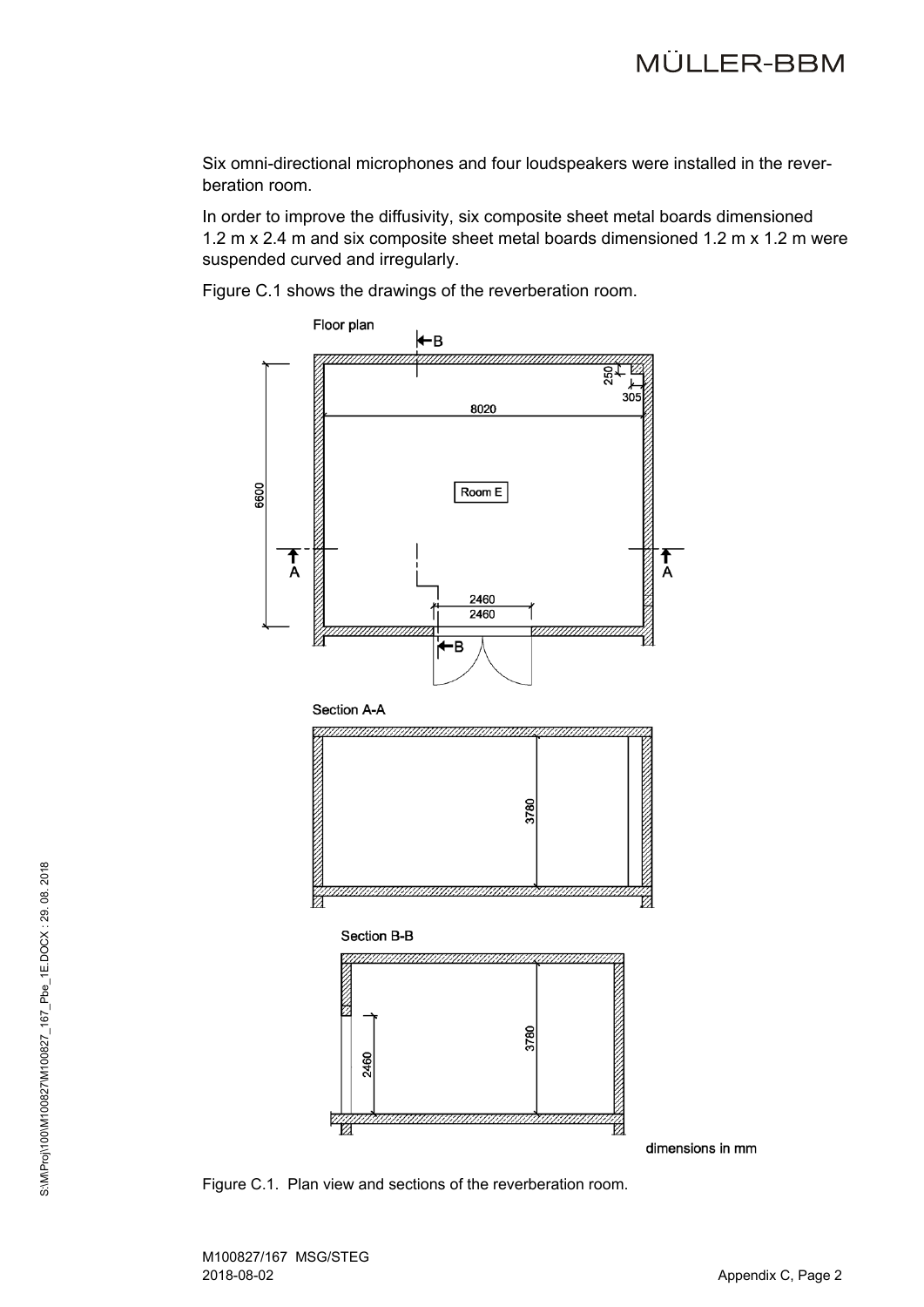### **2.2 Measurement of reverberation time**

The determination of the impulse responses were carried out according to the indirect method. In all tests, a sinusoidal sweep with pink noise spectrum was used as test signal. In the reverberation room with and without test objects each 24 independent combinations of loudspeakers and microphones were measured. The reverberation time was evaluated according to EN ISO 354 [1], using a linear regression for the calculation of the reverberation time  $T_{20}$  from the level of the backward integrated impulse response.

The determined reverberation times in the reverberation room with and without test object are indicated in Table C.1.

|                  | Reverberation time T in s |                                         |                                     |  |  |  |  |  |
|------------------|---------------------------|-----------------------------------------|-------------------------------------|--|--|--|--|--|
| <b>Frequency</b> | $T_1$ (without test       | $T_2$ (with test object)                |                                     |  |  |  |  |  |
| in Hz            | object)                   | Appendix A, page 1<br><b>G-100 flat</b> | Appendix A, page 2,<br>folded 100 % |  |  |  |  |  |
| 100              | 5.11                      | 5.03                                    | 4.64                                |  |  |  |  |  |
| 125              | 5.27                      | 4.74                                    | 4.32                                |  |  |  |  |  |
| 160              | 5.45                      | 4.38                                    | 3.69                                |  |  |  |  |  |
| 200              | 5.24                      | 3.93                                    | 2.98                                |  |  |  |  |  |
| 250              | 5.20                      | 2.99                                    | 2.37                                |  |  |  |  |  |
| 315              | 5.08                      | 2.55                                    | 1.99                                |  |  |  |  |  |
| 400              | 5.31                      | 2.33                                    | 1.95                                |  |  |  |  |  |
| 500              | 5.28                      | 2.19                                    | 1.89                                |  |  |  |  |  |
| 630              | 5.09                      | 2.16                                    | 1.83                                |  |  |  |  |  |
| 800              | 4.87                      | 2.07                                    | 1.82                                |  |  |  |  |  |
| 1000             | 5.01                      | 2.14                                    | 1.95                                |  |  |  |  |  |
| 1250             | 5.15                      | 2.29                                    | 1.92                                |  |  |  |  |  |
| 1600             | 5.12                      | 2.38                                    | 1.92                                |  |  |  |  |  |
| 2000             | 4.77                      | 2.26                                    | 1.89                                |  |  |  |  |  |
| 2500             | 4.06                      | 2.06                                    | 1.78                                |  |  |  |  |  |
| 3150             | 3.35                      | 1.93                                    | 1.64                                |  |  |  |  |  |
| 4000             | 2.65                      | 1.67                                    | 1.45                                |  |  |  |  |  |
| 5000             | 2.18                      | 1.46                                    | 1.31                                |  |  |  |  |  |

Table C.1. Reverberation times.